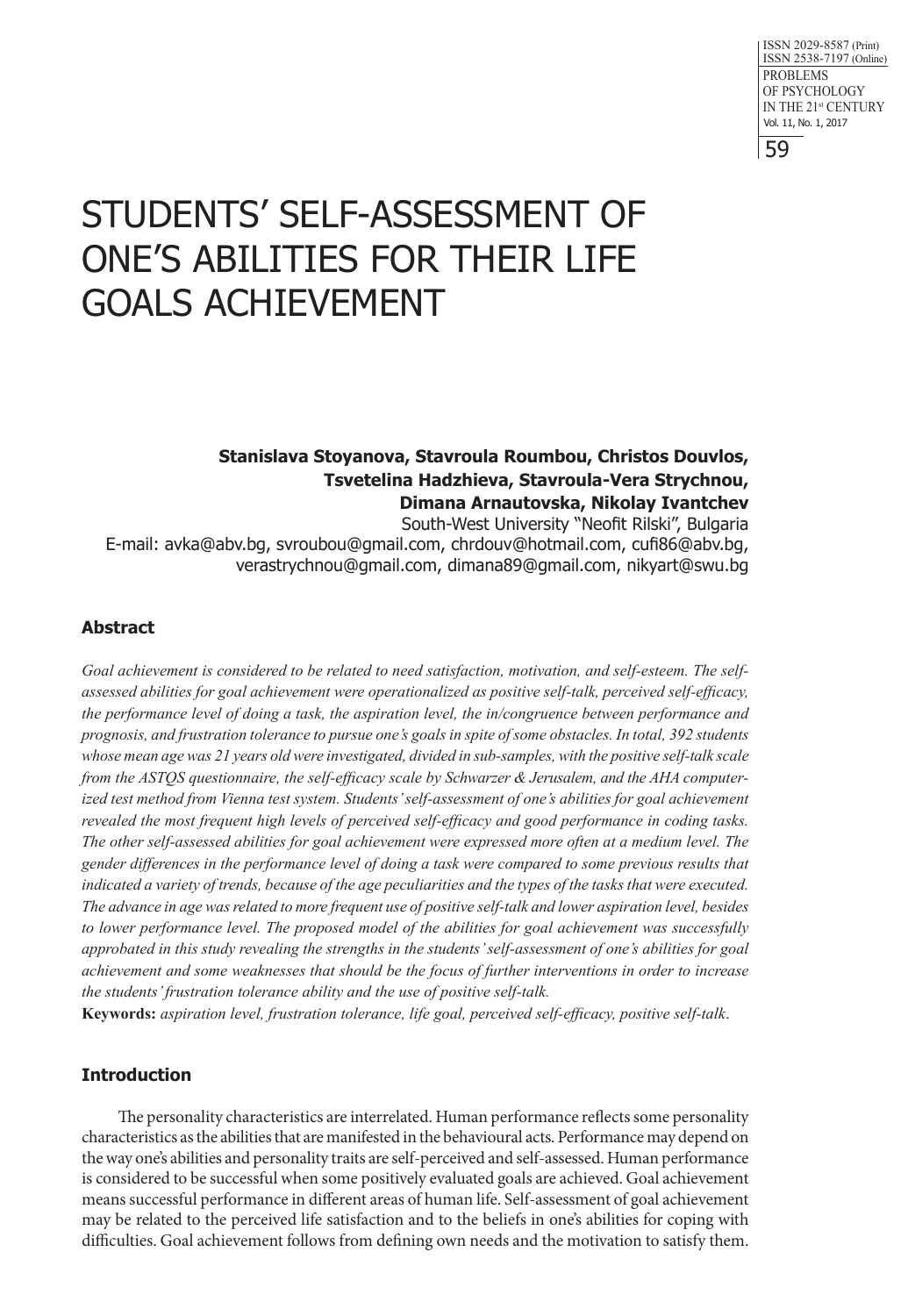#### *Goal Achievement Related to Need Satisfaction and Motivation*

Human needs stimulate human activity, the direction and the goal of the behaviour. A need is an internal state of perceiving some lack or imbalance that can provoke or strengthen some behavioural response (Obuchowski, 1981, p.83; Pinder, 1998, p.544) searching for balance, comfort and survival. A need is apperception of some obstacle, harm or deficit that provokes a desire (Murray, 1938, р.153) for moving to correspondence between the external and internal conditions, as well as for internal harmony and balance at a given time period (Desev, 2006). The need stimulates the personality for seeking a resource or a means for its satisfaction that is expressed in motive for behaviour (Leontiev, 1971). Human activity is stimulated by the motives based on some needs, but also by the attitudes, the habits, the interests, the values, the health status and the temperament that interact with the motives determining the degree of expression of human activity, for example the habits support the choice between several contradictory motives (Stankova, 2007). The need has to be realized in order to become a motive and its satisfaction may have been transformed into a habit (Kiknadze, 1968).

Need satisfaction (satisfaction of physical, emotional and intellectual needs), self-limiting adaptation (needs to cope, needs for security, needs for belonging), creative expansion (needs for productivity, leadership and self-expression) and upholding internal order (needs for constancy, organization and unity of own personality) are related to self-determination, self-efficacy and achievement of life goals in human development (Bühler, 1933; Derobertis, 2006).

The goal is a component of the act of the will, together with the motives, decision, set and the act itself (Stankova, 2007). The goals may be determined in some constructive or destructive ways. An example for a constructive goal is the goal for sports achievements. An example for a destructive goal is the goal of success with all means, for example by means of cheating. There are some gender and age differences in the goals that are formulated, because of gender and age differences in motives (Stankova, 2007).

Motivation delivers energy, stimulates towards some activity, determines the direction of behaviour for achieving some goals and supports the efforts for realizing these goals (Murry, 1938) that are often voluntarily self-determined. Motivation answers why and how the human being acts (in Desev, 2006, p.290). When one feels that what he or she does gives him/her satisfaction, this person is motivated (Tomova, 2008).

Motivation gives meaning to human activity contributing to personal development and self-realization (Allport, 1961; Stankova, 2007). Motivation activates and goal-directs the human behaviour, and it contributes to building self-esteem (Stankova, 2007), because of one's goals that are realized and the achievements that are acquired. If the individuals do not manage to affirm themselves in a constructive and socially approved way, they start posing some destructive goals as the only possible way of goal achievement. That is the reason that some studies relate high selfesteem with manifested aggression (Barry, Frick & Killian, 2003) as a way of achieving one's goal of self-recognition and self-affirmation, related to the striving for one's importance formulated by Adler (1997).

## *The Link between Self-Esteem and Aggression as a Means for Goal Achievement*

The relation between self-esteem and aggression is controversial (Donellan, Trzesniewski, Robins, Moffitt, & Caspi, 2005), as both low and high self-esteem have been associated with antisocial and aggressive behaviour (Barry, Frick & Killian, 2003). Low self-esteem is assumed to generate feelings of inferiority that urge people to express aggressiveness (Bushman et al., 2009; Donnellan et al., 2005) in order to dominate others (Papps & O'Carroll, 1998), while individuals with high self-esteem tend to be aggressive in order to protect their self-image from threats (Barry et al., 2003; Papps & O'Carroll, 1998). The issue becomes more complicated considering that research has also shown that both aggressive and non-aggressive people are characterized by high levels of self-esteem (Garofalo, Holden, Zeigler Hill, & Velotti, 2006). Diamantopoulou, Rydell and Henricsson (2008) concluded that aggression in children is related to both low and high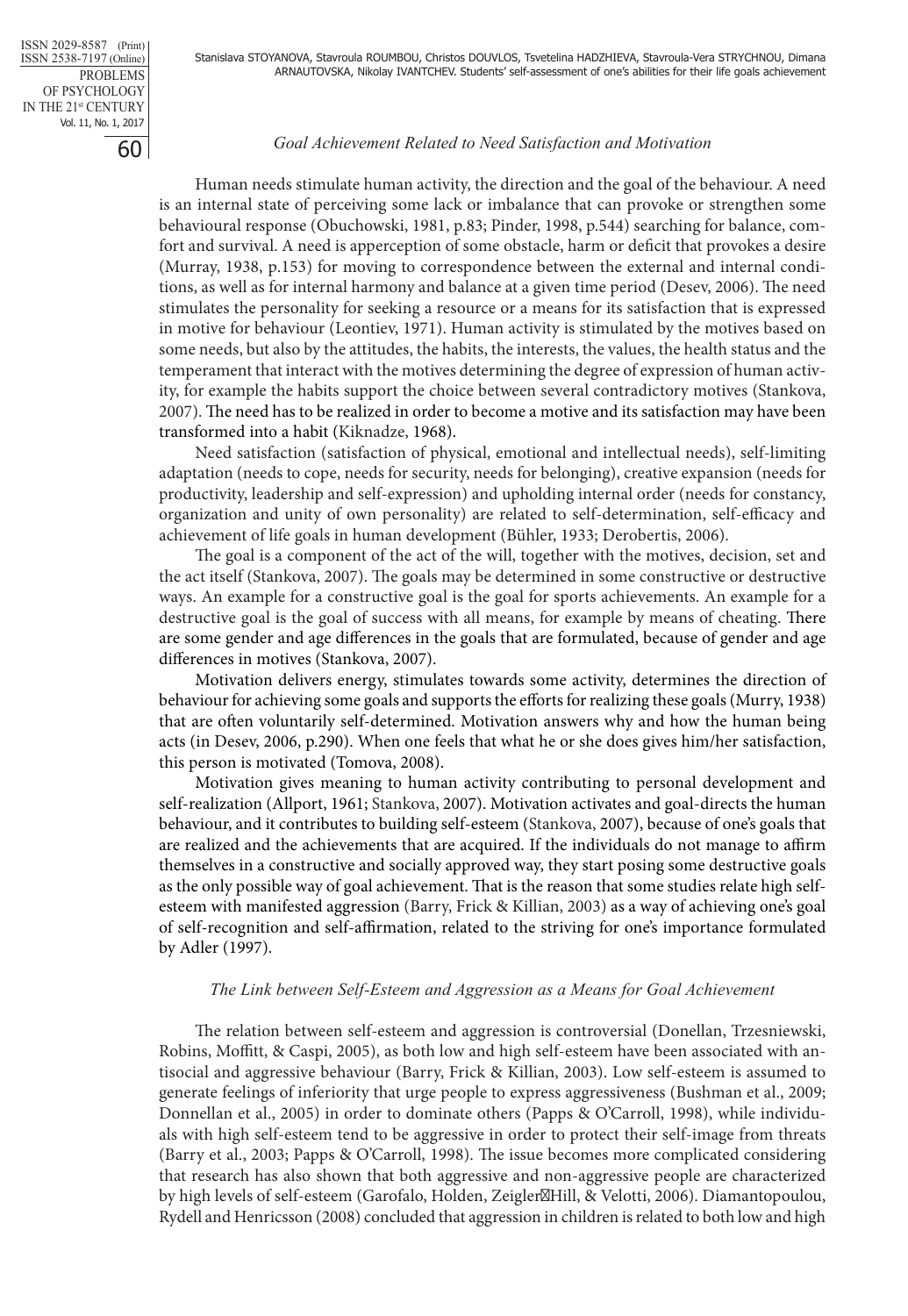61

self-esteem. In particular, low self-esteem was related to negative emotions and aggression, while exaggerated self-esteem was linked with externalizing problems, including aggression, especially in boys. In a similar vein, Barry et al. (2003) revealed that self-esteem level mediates the link between narcissism and conduct problems, as children with low self-esteem and high narcissism were found to manifest the highest rates of symptoms of conduct problems.

Donnellan et al. (2005) found a strong relation between low self-esteem and antisocial behaviour, aggression and delinquency. In addition, their results suggested that self-esteem can predict future externalization of problems. In contrast, Bushman et al.'s (2009) findings from their meta-analysis revealed that high self-esteem, in combination with high narcissism, results in the highest levels of aggression, while there were no indications of the contribution of low selfesteem to aggression. The researchers concluded that aggression is caused by threatened egotism, in consistency with previous literature (Baumeister, Campbell, Krueger, & Vohs, 2003; Bushman & Baumeister, 1998).

In order to advance knowledge regarding the relation between self-esteem and aggression, Garofalo et al. (2006) examined the mediating effect of emotion dysregulation. They found that individuals with deficits in emotion regulation were prone to anger, hostility and aggressive behaviour, while self-esteem had an indirect effect on anger and aggression. Aggression as a means for goal achievement was related to self-esteem, but self-esteem has some links to more constructive ways of goal achievement. It has been found that students' global self-esteem correlated positively with their academic motivation (Peneva, & Stoyanova, 2011) and their needs for achievement (in Dilova, Papazova, & Koralov, 2017; Peneva, & Stoyanova, 2011). Goal setting is effective for strengthening self-esteem (Burton & Weiss, 2008; Mooney & Mutrie, 2000) that is why it is important some categories of students, such as the students with special educational needs, to define one's goals and to strive for their achievement. Besides, goal setting is a means to enhance and maintain performance (Brawley, Carron & Widmeyer, 1992; Du Brin, 2012). The individuals with specific, challenging, but achievable goals perform better than those with effortless, or no goals at all provided that they have adequate ability, realize and accept the goals, as well as attain feedback that relates to performance (Latham, 2003). The students' abilities for goal achievement are present and self-assessed also by the students with special educational needs.

# *Interventions to Improve Goal Attainment of Students with Special Educational Needs*

The students' involvement in the educational process, their interaction and integration enhance their healthy development and achievement of their educational goals. Educational materials, programs or books offer a variety of creative ways that the teacher can apply to support the students' achievements (Howe, 1996).

A basic prerequisite for the design and execution of specific educational programs is the knowledge of characteristics of people with disabilities (Kroustalakis, 2005, p.67). The differences in the education of these students compared to other students of their age are highlighted in such areas as curriculum content, teaching strategies used, media and materials needed to teach, acquired and used language, physical and motor skills, and social characteristics (Panteliadou & Antoniou, 2008).

Inclusive education is a process of integration that brings together all students to learn together, helping to recognize and appreciate the unique gifts everyone has. Every student with disabilities, within the framework of acceptance, can be an active member of the normal learning process by participating to the maximum extent in the events and activities. Inclusion is above all a philosophy that accepts every student as a competent and remarkable member of the community, regardless of the nature and degree of difficulty, he or she has the opportunity to participate in social life (Cortenay-Frazier, Tomblin & Bishop, 2013).

The basic principles of inclusion for a disability student are (Norwich, 2010, pp. 47-111):

- 1. The student is an integral part of general education.
- 2. The student has the right to be respected for his/her personality and a positive approach that will lead him/her to increase his / her participation and limit his / her isolation.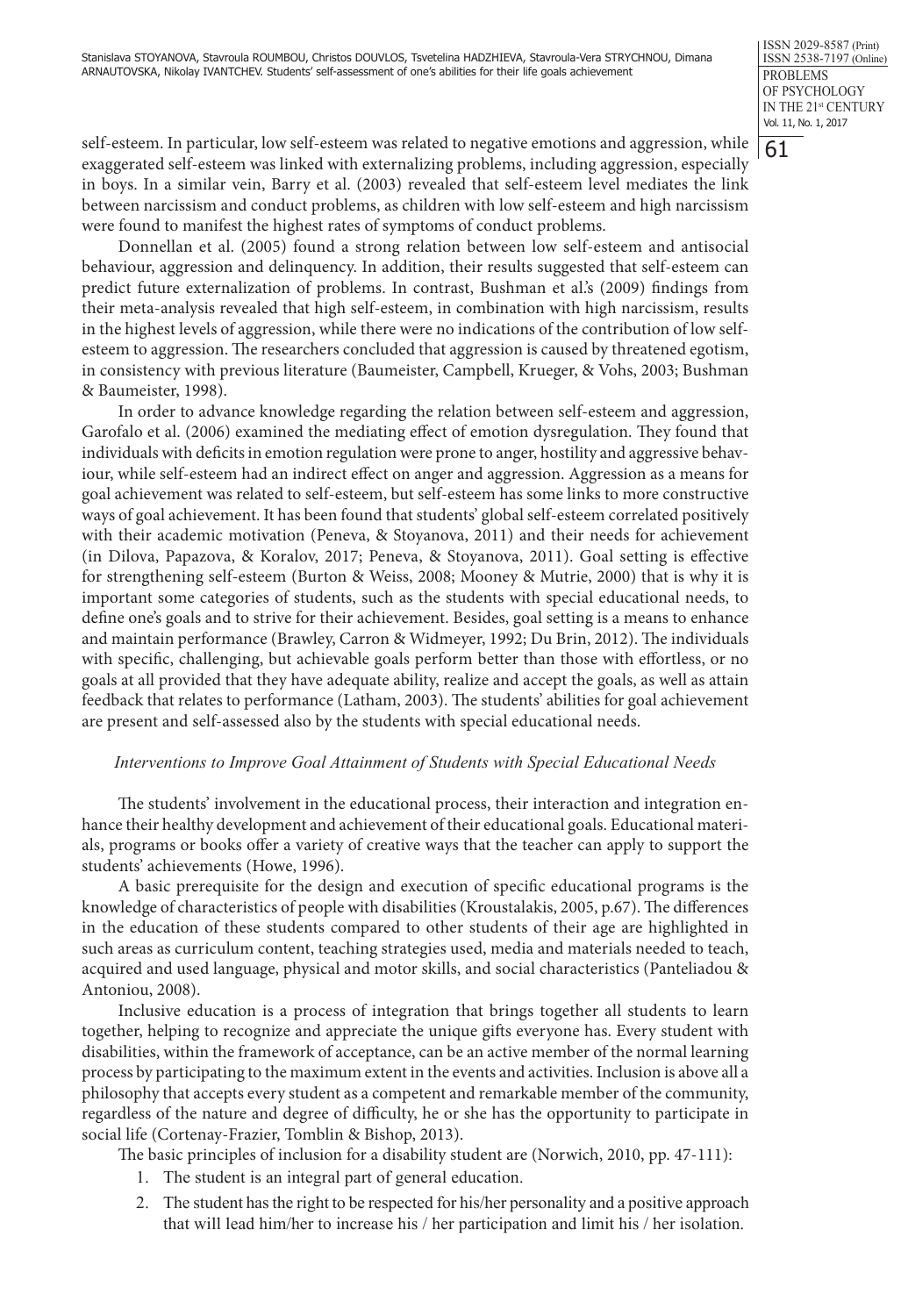3. Finally, the student has the right to personalized teaching, so the institution must be prepared to respond to the diversity of each student.

According to the concept of inclusive education, separate special education should be abolished and all students with special needs should be taught in general education. This means that general education should redefine its goals, limit the emphasis only on academic progress, change curricula and emphasize students' social relationships (Porpodas, 1997, p.43).

For enhancing the possibilities of goal attainment of students with special educational needs, the mistakes in the learning process must be identified by the teacher at the time they occur, so that they are not consolidated and repeated by the students. It is recommendable a task to be delivered at a specific time, positive reinforcement to be used, and an appropriate classroom climate to be created that favours good performance by students. Even eye contact with the teacher is a prerequisite for gathering and maintaining attention (Thanopoulos, 2005, p.331). Continuous exercise and repetition may enhance students' confidence in their learning abilities, especially when positive feedback is given to them. Reflection on own personality traits and implemented actions in learning is related to the striving for self-importance (Stoyanova, 2016). It is important every student to be self-confident, self-assured in one's abilities for goal achievements in order to set positively estimated goals striving for self-importance, as Adler (1997) indicated the regulative power of striving for self-importance on human behaviour and goals in life.

## *Setting and Achieving Goals as a Kind of Novelty Seeking*

People try to create a positive image of themselves that may be regarded as a goal in the process of communication. The first impressions are the basis for further conclusions. People use different attributes to build their first impressions – appearance, clothes, non-verbal and verbal behaviour, and they strive to make a positive first impression. The way of self-expression depends on the goals that the individual set and his/her personal preferences. The human goals determine every aspect of human behaviour. The goals that are self-defined may be changed following some modern trends in the society, the preferences for self-expression, the desire for manipulation of others' impressions, and the need for novelty seeking.

A Novelty seeker likes frequent changes that means he or she may change frequently his/ her life goals, because of his/her many-sided interests, love for taking risks and the desire for change in daily routine. The results from some studies indicated that the type of Novelty seekers was among the rarest career motivators for Bulgarian students from 2007 to 2015 (Ivantchev, & Stoyanova, 2015), as it was non-preferred by the Greek students (Giannouli, & Stoyanova, 2014). Some research findings reveal the existence of age differences in Novelty seekers (Giannouli, & Stoyanova, 2014). The focus of this paper is on youth people that are in a situation of actively seeking and experimenting with different roles and goals in their life.

The consuming society imposes more and more goals as the standards to be achieved in order to be satisfied the human needs arising in comparison with the other members of the society. The widespread of information in the technological world facilitates setting more various goals. Famous people may impose their goals by means of promoting their values and desired qualities. Young people often are influenced by the vogue trends in the society imitating their favourite celebrities, referent personalities and groups in their life models and personal goals. An internal conflict may arise in the young person who conformed only externally with the goal of another person/ group without being an equal partner in the process of exchange of ideas, goals, and models in the society. The processes of dehumanization and easy manipulation may occur when following others' goals, values, and models. It is important young people to realize that they are supported by their families and their referent people/groups in order to be authentic, to develop their abilities and qualities in a constructive way encouraged by the society and accepted by themselves, following one's goals and dreams.

Such personality characteristic as high frustration tolerance may facilitate the persistence for achievement of one's goals. Frustration tolerance may be stimulated by positive self-talk. Positive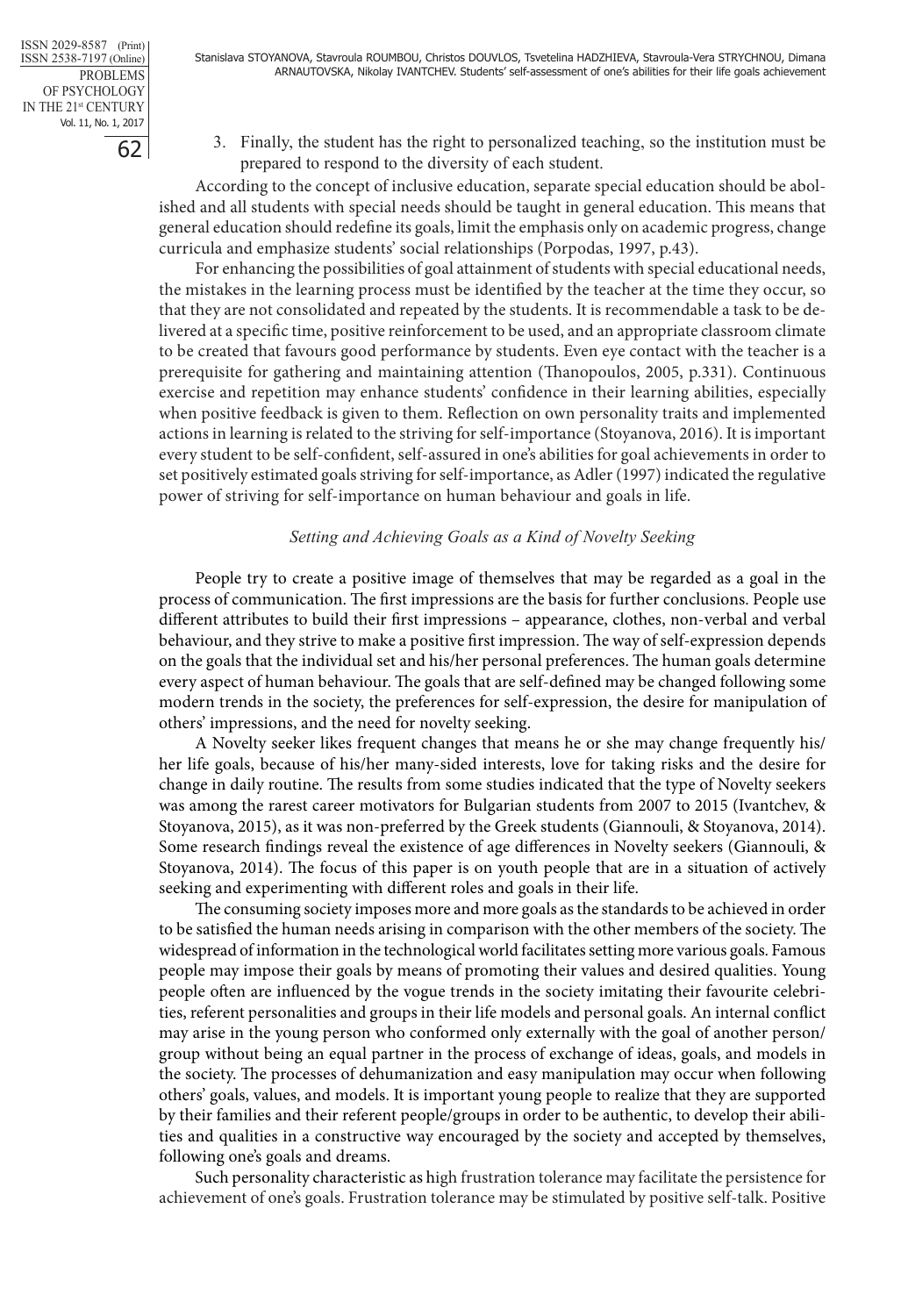self-talk entails self-belief statements with explanatory function that encourage, uplift support, and stimulate some attributes (Hardy, 2006; Moran, 1996).

Self-talk is related to performance and goal attainment, because self-efficacy affects self-talk (Kolovelonis, Goudas, & Dermitzaki, 2011; Hardy, 2006; Hardy, Oliver & Tod, 2009). In addition, the utilization of self-talk regulates anxiety and thus, it promotes efficiency (Hardy, Jones, & Gould, 1996).

Based on the above findings and literature review, three hypotheses were formulated to study students' self – assessment of one's abilities for life goals achievement:

- 1. It was expected students' self-assessment of one's abilities for goal achievement to reveal high levels of perceived abilities for goal achievement expressed in perceived self-efficacy, frustration tolerance (being resistant to repeated negative feedback in the attempts to goal achievement), positive self-talk, setting realistic goals, high performance level of doing a task, and congruence between performance and prognosis.
- 2. Some gender differences were expected in students' self-assessment of one's abilities for goal achievement (perceived self-efficacy, frustration tolerance, positive self-talk, setting realistic goals, high performance level of doing a task, and congruence between performance and prognosis).
- 3. It was expected age to correlate with the students' perceived abilities for goal achievement (perceived self-efficacy, frustration tolerance, positive self-talk, aspiration level, performance level, and target discrepancy).

# **Method of Research**

## *General Background*

Several methodological approaches have been applied to measure goal setting such as for example think-aloud, self-monitoring, self-declaration inventories, and questionnaires (Cacioppo & Petty, 1981; Farrow, Chivers, Hardingham, & Sachse, 1998; Glass & Arnkoff, 1997). This research was a cross-sectional research – each participant was studied only once. The research lasted within several months. It was focused on students as the social category that will make their most important life goal decisions in the near future and they will strive to attain their goals related to their career and family life. The participating students were randomly divided into three groups and each group was studied with a different instrument (questionnaire/computerized test method). The proposed research model of self-assessment of one's life goals achievement included several variables to be measured in order to obtain more detailed and precise research findings. The goal achievement may be measured on the basis of the products from human activity in order to be made some conclusions about the level of performance. The goal achievement may be more precisely assessed using some additional indicators, such as:

- if the goal that was set may be considered as a realistic goal,
- if the individual persisted to pursue the goal till its realization, in spite of some obstacles,
- if the individual uses positive self-talk (for example, to encourage goal pursuit, to improve one's performance increasing self-confidence in one's abilities, etc.),
- if there is congruence between performance and prognosis,
- and if the individual perceives himself/herself as efficient.

## *Sample*

The participants in the research were purposely selected to be students. Their participation was voluntarily. The research was approved by the institutional board of South-West University "Neofit Rilski" as a part of the project (RP-A14/17) "Study of students' self-efficiency academic and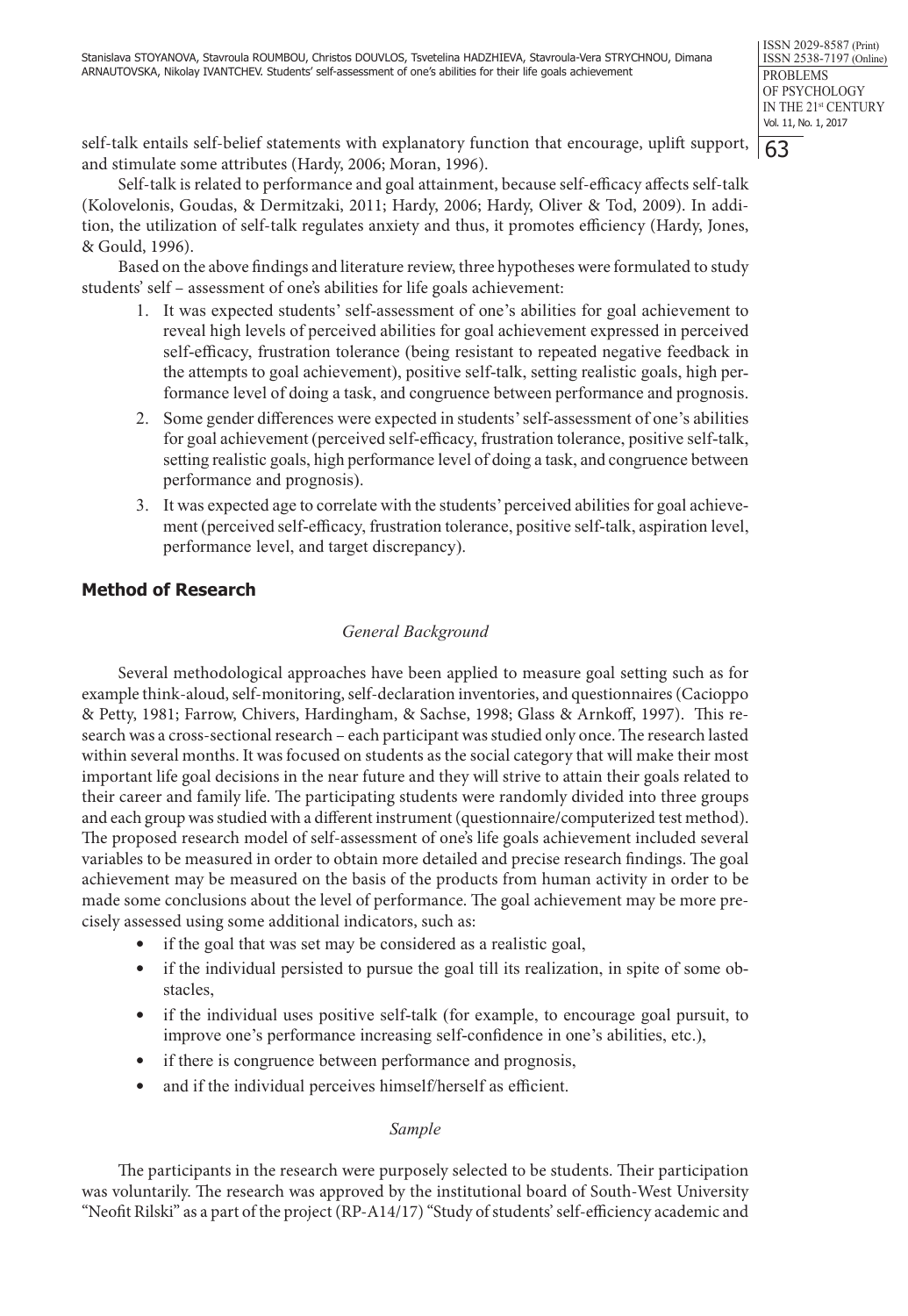64

career motivation" financed on a decree by Bulgarian Ministry of Education. The students were approached in groups in their classrooms, as well as individually. The procedure of the study was explained to them and they voluntarily agreed to participate. The sample was divided into three sub-groups, each of which was studied with one of the three instruments that were used in the study. In this way the research was conducted in three stages in order to facilitate the participants and to reduce the time of research process.

In total, 392 students were investigated. 252 were the female participants and 140 were the male participants. Their age ranged from 16 to 58 years old  $(M = 21.3, SD = 6.3)$  years old. 185 participating students (47.2%) were from 16 to 20 years old. 157 participating students (40.1%) were from 21 to 30 years old. 20 participating students (5.1%) were from 31 to 40 years old. 11 participating students (2.8%) were from 41 to 58 years old. 22 students (5.6%) did not indicate their age.

Of the 168 participants studied with Positive self-talk scale, 84 (50%) were male, and 84 (50%) were female students, whose mean age was 17.4, and *SD* = 0.7 years old.

Of the 92 participants studied with Self-efficacy scale, 11 (12%) were male, and 81 (88%) were female students, whose mean age was 29.2, and *SD* = 9.5 years old.

Of the 132 participants studied with the computerized method AHA, 45 (34.1%) were male, and 87 (65.9%) were female students, whose mean age was 22.2, and *SD* = 3 years old.

#### *Instruments*

Self-assessment of the abilities for goal achievement was operationalized by using questionnaires and computerized tests for measuring positive self-talk, perceived self-efficacy, the performance level of doing a task, the aspiration level (setting realistic or unrealistic goals); target discrepancy between performance and prognosis; and frustration tolerance (being resistant to repeated negative feedback).

For the assessment of Positive self-talk, the Automatic Self-Talk Questionnaire for Sports (ASTQS) by Zourbanos et al. (2009) was utilized. It measures positive self-talk rated on a 5-point scale from never to very often (Taylor, 2014; Zourbanos et al., 2009). It included such items as "I believe in me", "I am very well prepared", "I can make it", "I believe in my abilities", "Concentrate on your goal", etc. Its Cronbach's alpha was .732 for the data in this study. *M* = 66.4; *SD* = 4.9.

For the assessment of Self-efficacy, the unidimensional Self-efficacy scale by Schwarzer & Jerusalem (n.d.), Stamova, Schwarzer, & Jerusalem (1993) was applied. It included such items as "It is easy for me to stick to my aims and accomplish my goals", "I can usually handle whatever comes my way", "If someone opposes me, I can find the means and ways to get what I want", etc. The answers were given on a 4-point scale from not at all true to exactly true. Its Cronbach's alpha was .712 for the data in this study. *M* = 30.7; *SD* = 3.2.

In addition, for the assessment of the performance level, the aspiration level, the target discrepancy and the frustration tolerance ability, one computerized test method from Vienna test system – Attitudes to work (AHA), was used. Its subtest "Coding symbols" assessed the performance level; the aspiration level (whether the subject had a tendency towards setting realistic or unrealistic goals); target discrepancy (whether prognosis for performance and performance itself correlated); and frustration tolerance (if the subject was influenced by repeated negative feedback in the attempts to achieve his/her goal). The participant corresponded four different figures following an indicated model. A high score on the performance level indicates good concentration performance in specified coding tasks. Concerning the aspiration level, low and high scores indicate unrealistic objectives. Low scores of frustration tolerance mean a low frustration tolerance. Low scores on the target discrepancy indicate high agreement between performance and prognosis, very high scores are considered to be a sign for great discrepancy (Kubinger, Ebenhöh, Karner, & Sommer, 2003).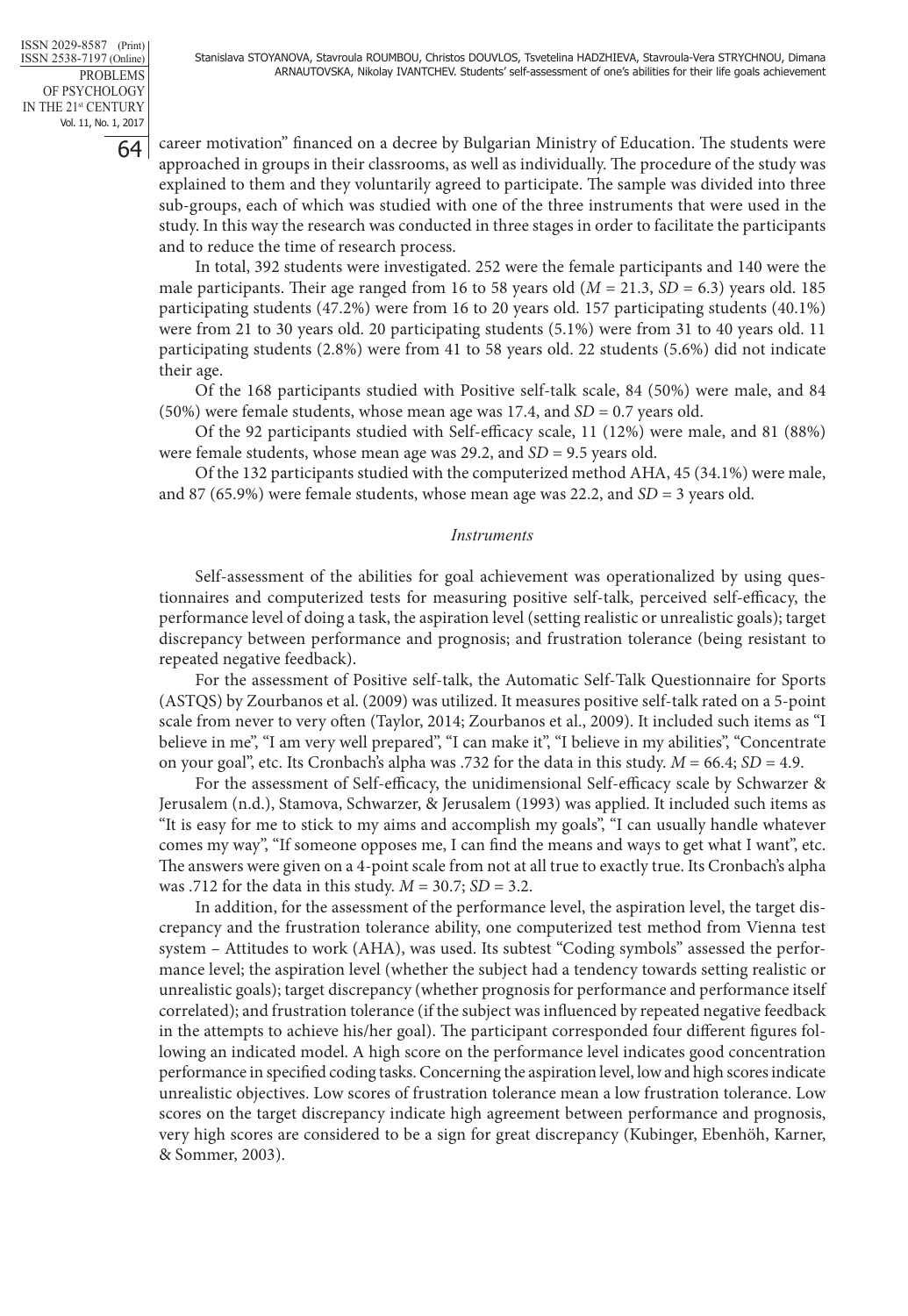#### *Data Analysis*

Data were statistically processed by means of SPSS 20, applying descriptive statistics for computing the frequency of the levels of perceived abilities for goal achievement (expression of perceived self-efficacy, frustration tolerance, positive self-talk, realistic goals, performance level, and congruence between performance and prognosis. The Chi-square test, along with the Onesample Binomial test were applied for comparisons of the frequencies of low, medium and high expressions of the indicators of self-assessed abilities for goal achievement. Independent samples T-test was used for gender comparisons in the indicators of self-assessed abilities for goal achievement. Pearson correlation coefficient estimated the correlations between the age and the indicators of self-assessed abilities for goal achievement.

## **Results of Research**

The indicators of the students' abilities for goal achievement are presented in Table 1.

## **Table 1. Frequency distribution of levels of expression of students' abilities for goal achievement.**

| <b>Indicators</b>           | Low level<br>frequency | Low level<br>percent | Medium level<br>frequency | <b>Medium level</b><br>percent | High level<br>frequency | <b>High level</b><br>percent |
|-----------------------------|------------------------|----------------------|---------------------------|--------------------------------|-------------------------|------------------------------|
| Performance level           | 2                      | 1.5                  | 55                        | 41.7                           | 75                      | 56.8                         |
| Perceived self-efficacy     | 0                      | 0                    | 43                        | 46.7                           | 49                      | 53.3                         |
| Target discrepancy level    | 6                      | 4.5                  | 77                        | 58.3                           | 49                      | 37.1                         |
| Frustration tolerance level | 13                     | 9.8                  | 98                        | 74.2                           | 21                      | 15.9                         |
| Positive Self-Talk          | 27                     | 16.1                 | 122                       | 72.6                           | 19                      | 11.3                         |
| Aspiration level            | 30                     | 22.7                 | 88                        | 66.7                           | 14                      | 10.6                         |

The high levels of such abilities for goal achievement as perceived self-efficacy and the performance level were the most frequent ones, followed by their medium levels of expression (see Table 1). Self-assessment of the abilities for goal achievement revealed prevalence of medium level of such abilities as frustration tolerance, positive self-talk, aspirations (i.e., setting realistic goals), and target discrepancy (i.e., medium agreement between performance and prognosis), followed by their high levels of expression (see Table 1). High level of target discrepancy indicates great discrepancy between performance and prognosis, and taking into account good performance of the participating students, they tended to underestimate their abilities for successful performance and goal attainment.

There were some significant differences between the levels of positive self-talk (Chi-square  $= 117.25$ ;  $df = 2$ ;  $p < .005$ ). The medium level of positive self-talk was more frequent than it was expected, while the low and the high levels of positive self-talk were less frequent than they were expected (see Figure 1).

There were not any significant differences between the levels of the perceived self-efficacy (One-sample Binomial test =  $43$ ; *N* =  $92$ ; *p* = .602).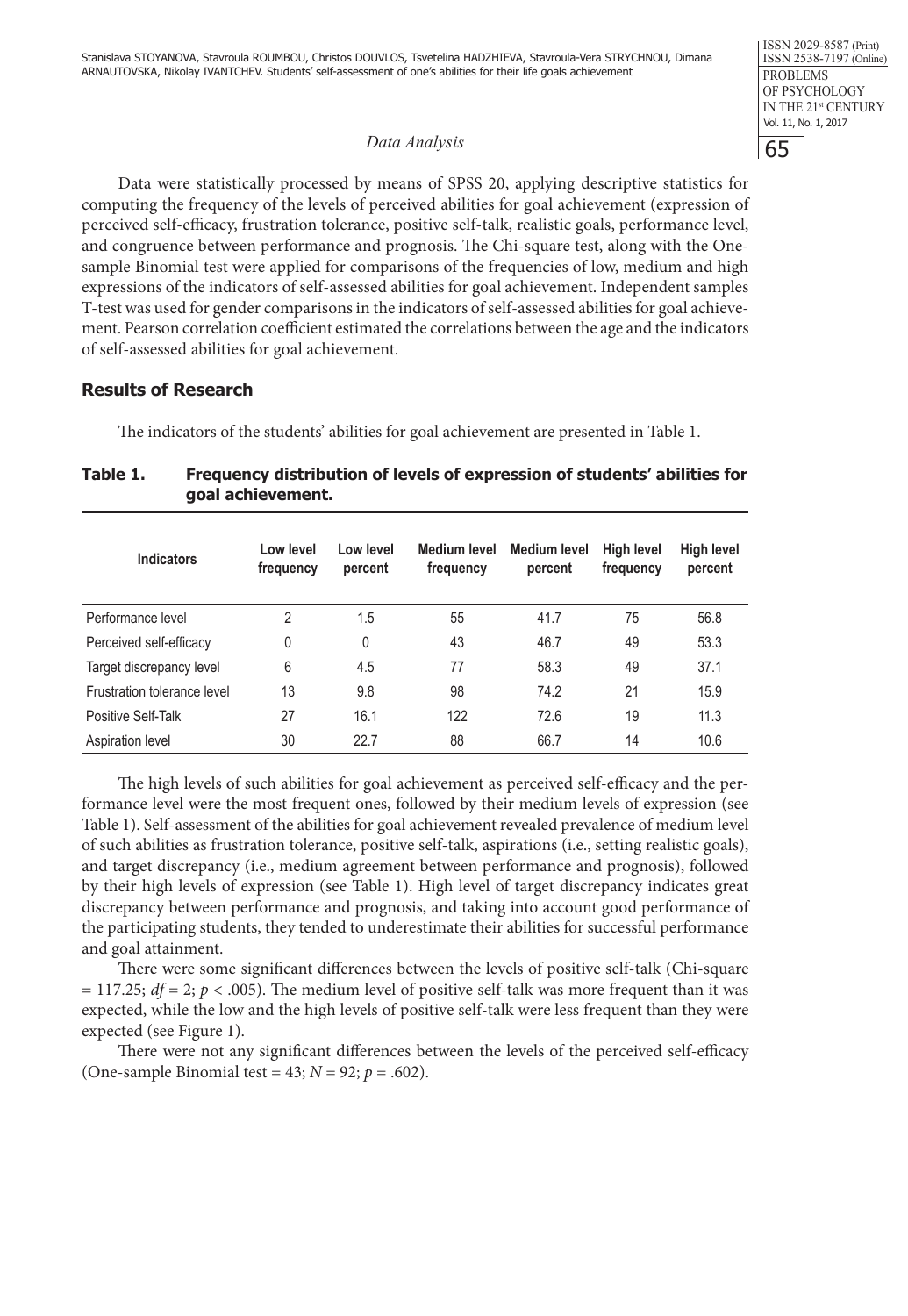Stanislava STOYANOVA, Stavroula ROUMBOU, Christos DOUVLOS, Tsvetelina HADZHIEVA, Stavroula-Vera STRYCHNOU, Dimana ARNAUTOVSKA, Nikolay IVANTCHEV. Students' self-assessment of one's abilities for their life goals achievement

66 ISSN 2029-8587 (Print) ISSN 2538-7197 (Online) PROBLEMS OF PSYCHOLOGY IN THE 21st CENTURY Vol. 11, No. 1, 2017



#### **Figure 1: Observed and expected frequencies of the levels of positive self-talk used by students.**

There were some significant differences between the levels of performance (Chi-square = 64.682;  $df = 2$ ;  $p < .005$ ). The medium and high levels of positive self-talk were more frequent than they were expected, while the low level of positive self-talk was less frequent than it was expected (see Figure 2).



**Figure 2: Observed and expected frequencies of the levels of students' performance on coding tasks.** 

There were some significant differences between the levels of aspirations ( $\chi^2$  = 68.909;  $df$  = 2;  $p < .005$ ). The medium level of aspirations was more frequent than it was expected, while the low and the high levels of aspirations were less frequent than they were expected (see Figure 3).



**Figure 3: Observed and expected frequencies of the aspirations levels.** 

There were some significant differences between the levels of frustration tolerance ( $\chi^2$  = 100.136; *df* = 2; *p* < .005). The medium level of frustration tolerance was more frequent than it was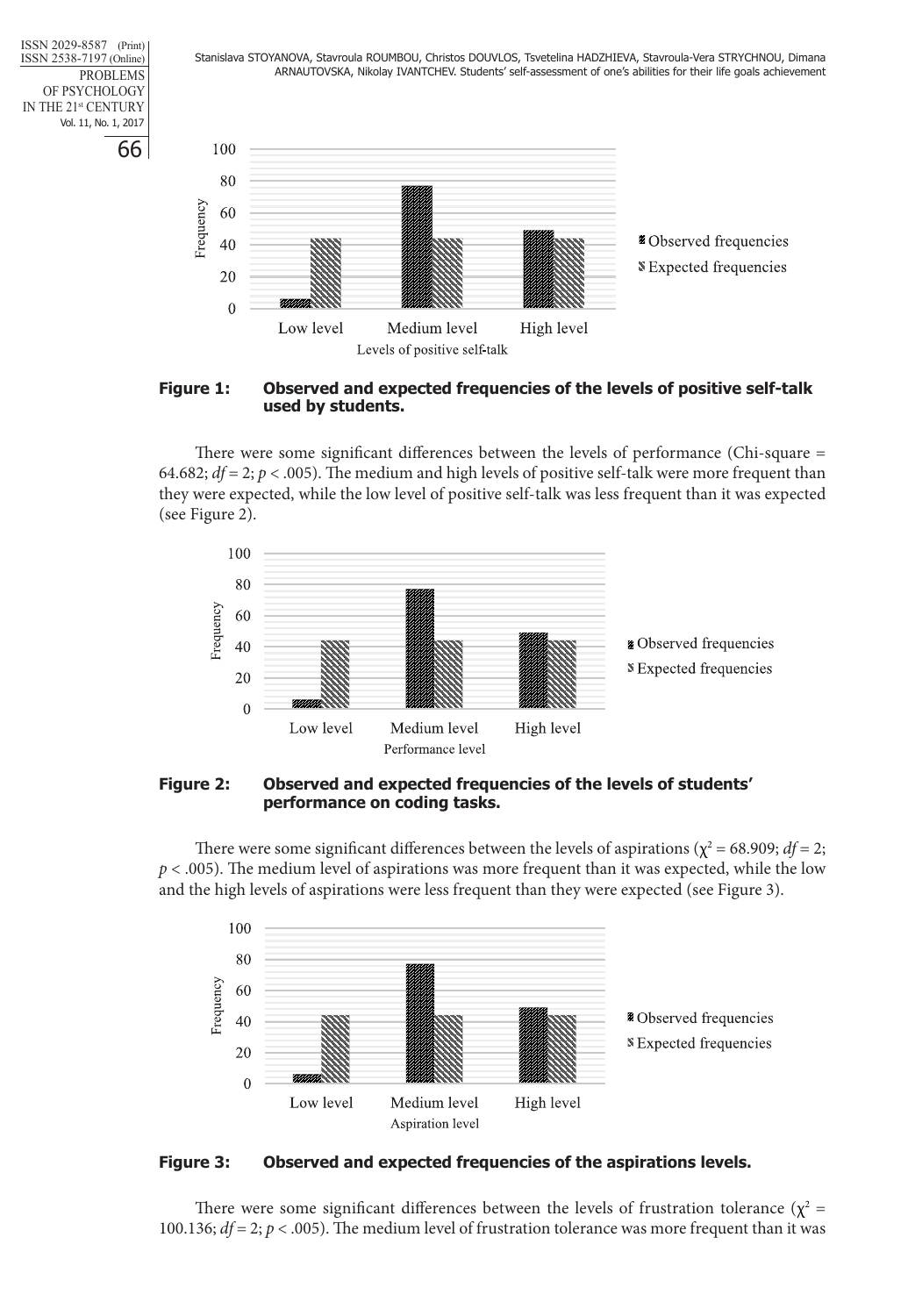expected, while the low and the high levels of frustration tolerance were less frequent than they were expected (see Figure 4).



#### **Figure 4: Observed and expected frequencies of the levels of frustration tolerance.**

There were some significant differences between the levels of target discrepancy ( $\chi^2$  = 58.136;  $df = 2$ ;  $p < .005$ ). The medium and high levels of target discrepancy were more frequent than they were expected, while the low level of target discrepancy was less frequent than it was expected (see Figure 5).



## **Figure 5: Observed and expected frequencies of the levels of target discrepancy.**

There were not any gender differences in positive self-talk  $(t(166) = 0.592; p = .555)$ , perceived self-efficacy ( $t(90) = 0.763$ ;  $p = .448$ ), frustration tolerance ( $t(130) = 0.018$ ;  $p = .985$ ), target discrepancy ( $t(130) = 0.647$ ;  $p = .519$ ), neither in aspirations ( $t(130) = 0.647$ ;  $p = .519$ ). Performance in coding tasks was better  $(t(114) = 2.771$ ;  $p = .007$ ; Levene's test for equality of variances = 6.713,  $p = .011$ ) in studied male students ( $M = 86.3$ ;  $SD = 16.5$ ) than in female students  $(M = 76.8; SD = 22.5)$ .

Advance in age was related to more frequent use of positive self-talk ( $r = 0.243$ ;  $df = 166$ ;  $p$ = .001), lower performance level (*r* = -0.225; *df* = 130; *p* = .009), lower aspiration level, i.e. setting slightly more unrealistic goals ( $r = -0.244$ ;  $df = 130$ ;  $p = .005$ ). However, advance in age did not correlate significantly with frustration tolerance ( $r = -0.075$ ;  $df = 130$ ;  $p = .39$ ), target discrepancy  $(r = 0.145; df = 130; p = .097)$ , neither with perceived self-efficacy  $(r = -0.021; df = 68; p = .86)$ .

# **Discussion**

The results indicated that the first hypothesis was partially supported. It was expected students' self-assessment of one's abilities for goal achievement to reveal high levels of perceived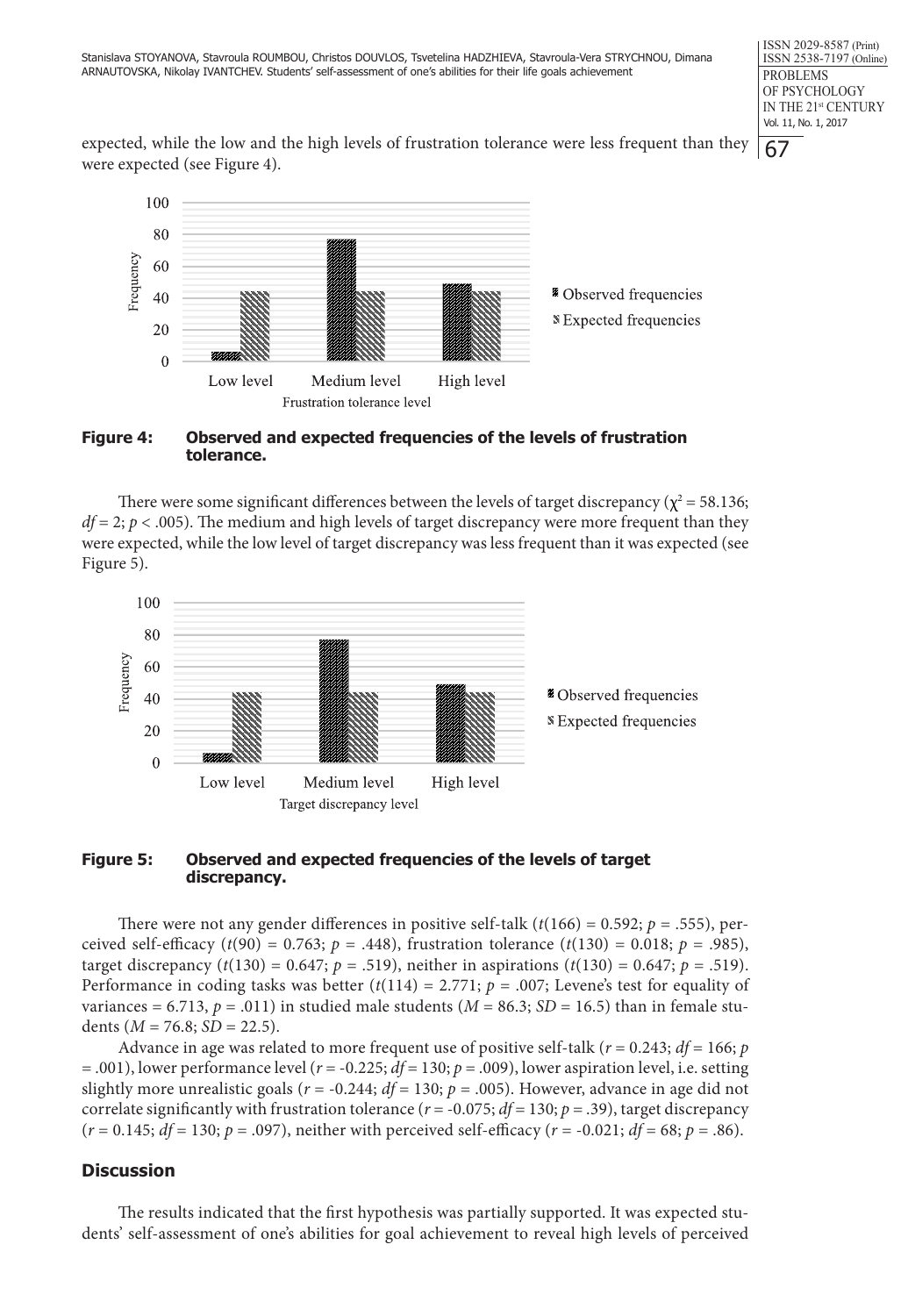68

abilities for goal achievement expressed in perceived self-efficacy, frustration tolerance (being resistant to repeated negative feedback in the attempts to goal achievement), positive self-talk, setting realistic goals, high performance level of doing a task, and congruence between performance and prognosis.

Students' self-assessment of one's abilities for goal achievement revealed the most frequent high levels only of perceived self-efficacy and good performance in coding tasks. Such consistent findings indicate that the studied students realistically estimated their performance. The medium level of the other self-assessed abilities for goal achievement prevailed - the medium level of such abilities as frustration tolerance, positive self-talk, aspirations (i.e., setting realistic goals), and target discrepancy (i.e., medium agreement between performance and prognosis). In support of the first hypothesis, the medium level of such abilities was followed in frequency by their high levels of expression. There was a trend the students to be prone to underestimate their abilities for successful performance and goal attainment, not using enough positive self-talk to encourage their persistence to overcome more difficulties in the process of goal attainment.

The second hypothesis also was partially supported. Some gender differences were expected in students' self-assessment of one's abilities for goal achievement (perceived self-efficacy, frustration tolerance, positive self-talk, setting realistic goals, high performance level of doing a task, and congruence between performance and prognosis).

The results indicated that genders differed only in their performance level when doing a task. The studied male students performed better in coding tasks than the female students in contrast to the findings by Dekker, Krabbendam, Aben, de Groot, & Jolles (2013) who support that girls performed better than males on tasks related to information coding, but the age of the students in both studies differed. Dekker et al. (2013) studied such students whose age varied between 13 and 15 years old, whilst our sample included the students above 16 years old. Another study of children (4-7 years old) revealed no gender differences in performance on some simple tasks, but better male performance than female on some advanced tasks (Sullivan, & Bers, 2016). Another study revealed no gender differences in performance or beliefs about one's performance in 18-23 years old participants, but men were prone to choose more challenging tasks (more hard and difficult tasks) than women, because of high risk taking in men, while women were either risk averse or uncertain about their ability (Niederle, & Yestrumskas, 2008). Some other authors also stated about some gender differences in the formulated goals, explaining them with gender differences in motives (Stankova, 2007).

As Dekker et al. (2013) conclude, efficiency of information processing is developing in human life, i.e. performance on some tasks related to coding may vary in dependence on gender and age. Besides, the task in our study and the tasks in the studies conducted by Dekker et al. (2013), Niederle, & Yestrumskas (2008), Sullivan, & Bers (2016) differed that could explain the variety of the findings regarding gender differences in task performance. The type of the executed tasks may contribute to the contradictory results regarding gender differences in performance.

This research did not find any significant gender differences in self-assessment of such abilities for goal achievement as positive self-talk, perceived self-efficacy, frustration tolerance, target discrepancy, neither in aspiration level. These results were in correspondence with the findings by Niederle, & Yestrumskas (2008) who found no gender differences in the beliefs about one's performance that may be considered as self-assessed abilities for goal achievement.

The third hypothesis was partially supported. It was expected age to correlate with the students' perceived abilities for goal achievement (perceived self-efficacy, frustration tolerance, positive self-talk, aspiration level, performance level, and target discrepancy). The results indicated that the advance in age was related to more frequent use of positive self-talk, lower performance level, and lower aspiration level, i.e. setting slightly more unrealistic goals, in support of the third hypothesis. Lower performance level with the age advance could be explained by a decline in the abilities, because of the somatic and physiological changes in the human body when getting older. Developing positive self-talk may be a means for an individual's encouragement to put more efforts in order to compensate the loss of some abilities. Diminishing the level of the aspirations with the age advance, i.e. setting more unrealistic goals in the direction of underestimation of the results that may be achieved, corresponds to the age differences in novelty seeking (Giannouli,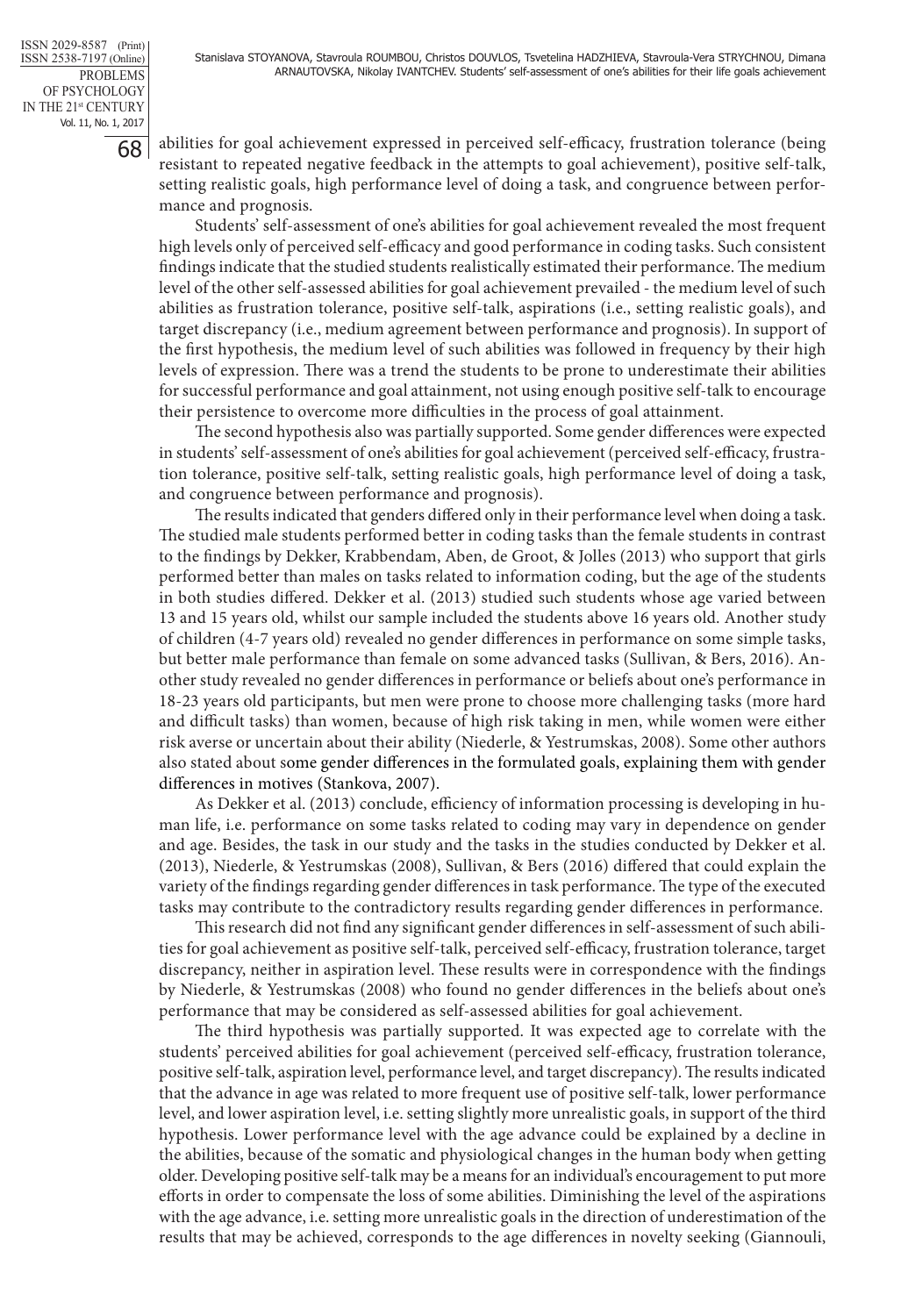69

& Stoyanova, 2014) related to some changes of the goals during human life, as some authors (Stankova, 2007) consider the existence of some age differences in the goals that are set. Besides, diminishing the level of the aspirations with the age advance could facilitate the maintenance of high enough level of perceived self-efficacy. The findings revealed that advance in age did not correlate significantly with perceived self-efficacy, target discrepancy (in/congruence between performance and prognosis), neither with frustration tolerance, i.e. the persistence to pursue one's goals seemed a stable personality trait, as some authors (Schröder, 1997, p.84) consider frustration tolerance as emotional stability in reaction to (potentially) frustrating events such as failures, loss, obstacles, etc.

Further studies may differentiate self-assessment of one's abilities for goal achievement in the students with special educational needs that as a category of students were not included in this study, being one of its limitations. If the same subjects were studied with all the used instruments, then some correlations between the operationalized indicators of the abilities for goal achievement might be computed and examined that would reveal further information about selfassessment of the structure of such abilities and the relationships between them. A longitudinal study and a cross-cultural study with the same methods would contribute to further clarifying the dynamics of the abilities for goal achievement and the significance of the environment for their development and manifestation.

# **Conclusions**

A model of the abilities for goal achievement has been created that includes such abilities as positive self-talk, perceived self-efficacy, the performance level of doing a task, the aspiration level (setting realistic or unrealistic goals); target discrepancy/congruence between performance and prognosis; and frustration tolerance (being resistant to repeated negative feedback). It has been applied in practice exploring the way these abilities were self-assessed. The results indicated a relatively realistic self-assessment of one's abilities for goal achievement by the students, as the correspondence of the results on the different indicators implied. The abilities for goal achievement are important for success in every activity. The sample in the research consisted of students whose abilities for goal achievement are a necessary condition for their successful learning, because they have chosen their occupation and status as one of their life goals. The results from the research suggest that the students can successfully achieve their goals by setting mainly realistic objectives and prone to high discrepancy between their performance and prognosis for it (underestimating one's abilities or efforts), but, however, performing successfully, and perceiving themselves as self-efficient, whose medium frustration tolerance and medium use of positive self-talk for self-encouragement should be further developed to contribute more to their goal attainment.

# **Acknowledgments**

The research was conducted as a part of the project (RP-A14/17) "Study of students' self-efficiency academic and career motivation" financed on a decree by Bulgarian Ministry of Education.

# **References**

- Adler, A. (1997). *Ponât' prirodu čeloveka* [Understanding human nature]. Saint Petersburg, Russia: Akademičeskij proekt.
- Allport, G. (1961). *Pattern and growth in personality*. New York: Holt.
- Barry, C. T., Frick, P. J., & Killian, A. L. (2003). The relation of narcissism and self-esteem to conduct problems in children: A preliminary investigation. *Journal of Clinical Child and Adolescent Psychology, 32* (1), 139-152.
- Baumeister, R. F., Campbell, J. D., Krueger, J. I., & Vohs, K. D. (2003). Does high self-esteem cause better performance, interpersonal success, happiness, or healthier lifestyles? *Psychological Science in the Public Interest, 4* (1), 1-44.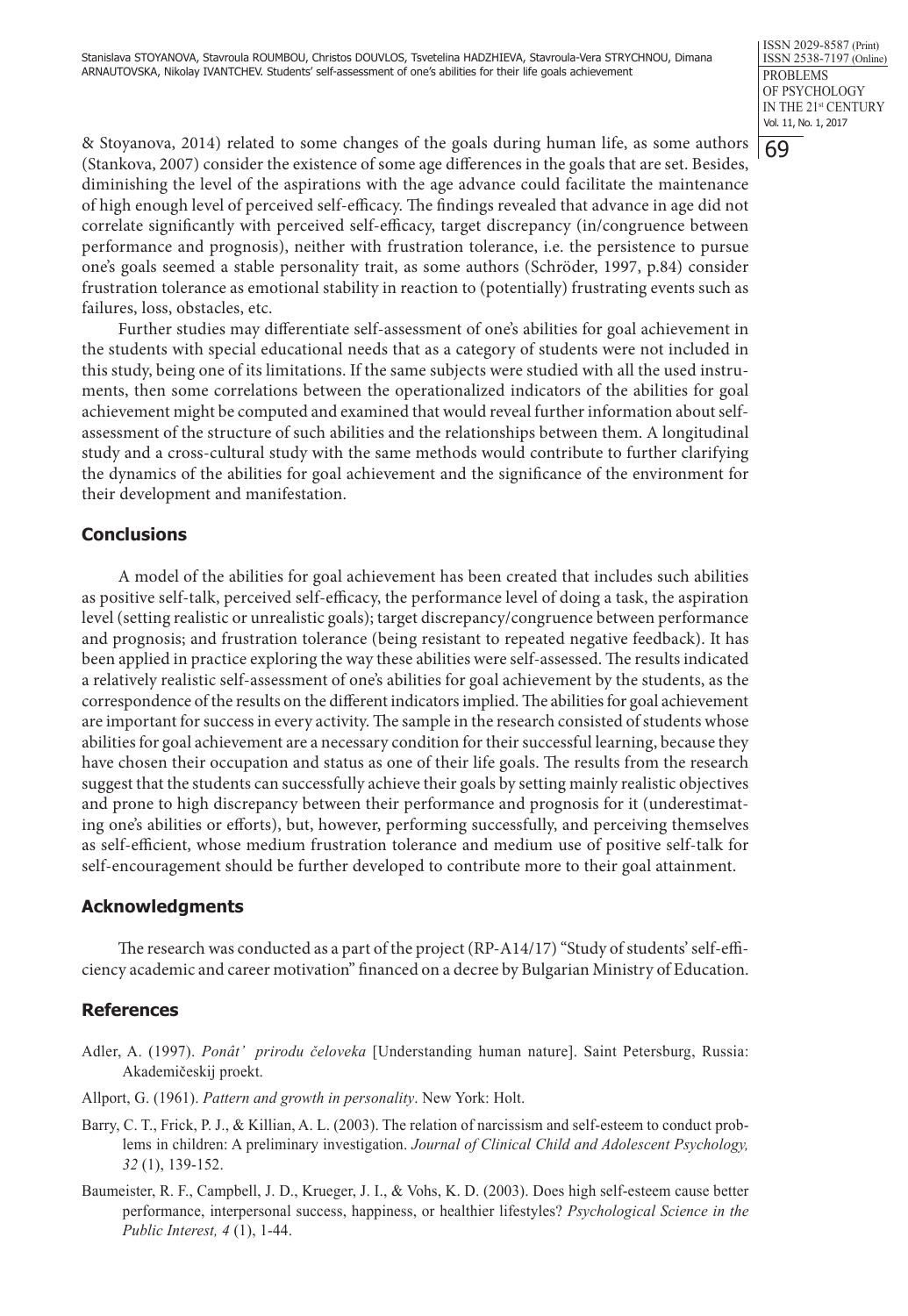- Brawley, L. R., Carron, A. V., & Widmeyer, W. N. (1992). The nature of group goals in sport teams: A phenomenological analysis. *The Sport Psychologist, 6* (4), 323-333.
	- Bühler, C. (1933). *Der Menschliche Lebenslauf Als Psychologisches Problem* [The course of human life as a psychological problem]. Leipzig: S. Hirzel.
	- Burton, D., & Weiss, C. (2008). The fundamental goal concept: The path to process and performance success. In T. S. Horn, T. S. Horn (Eds.), *Advances in Sport Psychology* (3rd ed.) (pp. 339-474). Champaign, IL US: Human Kinetics.
	- Bushman, B. J., & Baumeister, R. F. (1998). Threatened egotism, narcissism, self-esteem, and direct and displaced aggression: Does self-love or self-hate lead to violence? *Journal of Personality and Social Psychology*, *75* (1), 219-229.
	- Bushman, B. J., Baumeister, R. F., Thomaes, S., Ryu, E., Begeer, S., & West, S. G. (2009). Looking again, and harder, for a link between low self-esteem and aggression. *Journal of Personality*, *77* (2), 427-446.
	- Cacioppo, J. X., & Petty, R. E. (1981). Social psychological procedures for cognitive response assessment: The thought-listing technique. In T. V. Merluzzi, C. R. Glass, & M. Genest (Eds.), *Cognitive assessment* (pp. 309-342). New York: Guilford Press.
	- Courtenay-Frazier, N., Tomblin, J. B., & Bishop, V. M. (2013). *Understanding developmental language disordes: From theory to practice.* Athens: Gutenberg.
	- Dekker, S., Krabbendam, L., Aben, A., de Groot, R., & Jolles, J. (2013). Coding task performance in early adolescence: A large-scale controlled study into boy-girl differences. *Frontiers in Psychology*, *4*, 550. http://doi.org/10.3389/fpsyg.2013.00550.
	- Derobertis, E. M. (2006). Charlotte Bühler's existential– humanistic contributions to child and adolescent psychology. *Journal of Humanistic Psychology, 46* (1), 48-76. DOI: 10.1177/0022167805277116.
	- Desev, L. (2006). *Rechnik po psihologia* [Dictionary in psychology]. Sofia: Bulgarika.
	- Diamantopoulou, S., Rydell, A. M., & Henricsson, L. (2008). Can both low and high self-esteem be related to aggression in children?. *Social Development, 17* (3), 682-698.
	- Dilova, M., Papazova, E., & Koralov, M. (2017). Bulgarian Standardization of Morris Rosenberg's Self-Esteem Scale. *Psychological Thought, 10*(1), 124-137. doi: http://dx.doi.org/10.5964/psyct.v10i1.211.
	- Donnellan, M. B., Trzesniewski, K. H., Robins, R. W., Moffitt, T. E., & Caspi, A. (2005). Low self-esteem is related to aggression, antisocial behavior, and delinquency. *Psychological Science*, *16* (4), 328-335.
	- Du Brin, A. J. (2012). *Essentials of management*. Mason, OH: Cengage South-Western.
	- Farrow, D., Chivers, P., Hardingham, C., & Sachse, S. (1998). The effect of video-based perceptual training on the tennis return of serve. *International Journal of Sport Psychology, 29* (3), 231-242.
	- Garofalo, C., Holden, C. J., Zeigler-Hill, V., & Velotti, P. (2016). Understanding the connection between selfesteem and aggression: The mediating role of emotion dysregulation. *Aggressive Behavior, 42* (1), 3-15.
	- Giannouli, V., & Stoyanova, S. (2014). The factor structure and psychometric properties of the Greek version of career motivational types (CMT-Q): Cross-Cultural comparison in Greece and Bulgaria. *Archives of Assessment Psychology, 4* (1), 27-47.
	- Glass, C. R., & Arnkoff, D. B. (1997). Questionnaire methods of cognitive self-statement assessment. *Journal of Consulting and Clinical Psychology, 65* (6), 911–927.
	- Hardy, J. (2006). Speaking clearly: A critical review of the self-talk literature. *Psychology of Sport and Exercise, 7* (1), 81-97.
	- Hardy, J., Oliver, E., & Tod, E. (2009). A framework for the study and application of self-talk within sport. In S. D. Mellalieu & S. Hanton (Eds.), *Advances in applied sport psychology. A review* (pp. 37-74). New York: Routledge.
	- Hardy, L., Jones, G., & Gould, D. (1996). *Understanding psychological preparation for sport: Theory and practice of elite performers*. Chichester: Wiley & Sons.
	- Howe, K. (1996). Educational ethics, social justice and children with disabilities. In Christensen, C. & Rizvi, F. (Eds.), *Disability and the dilemmas of education and justice* (pp. 46-62). Berkshire: Open University Press.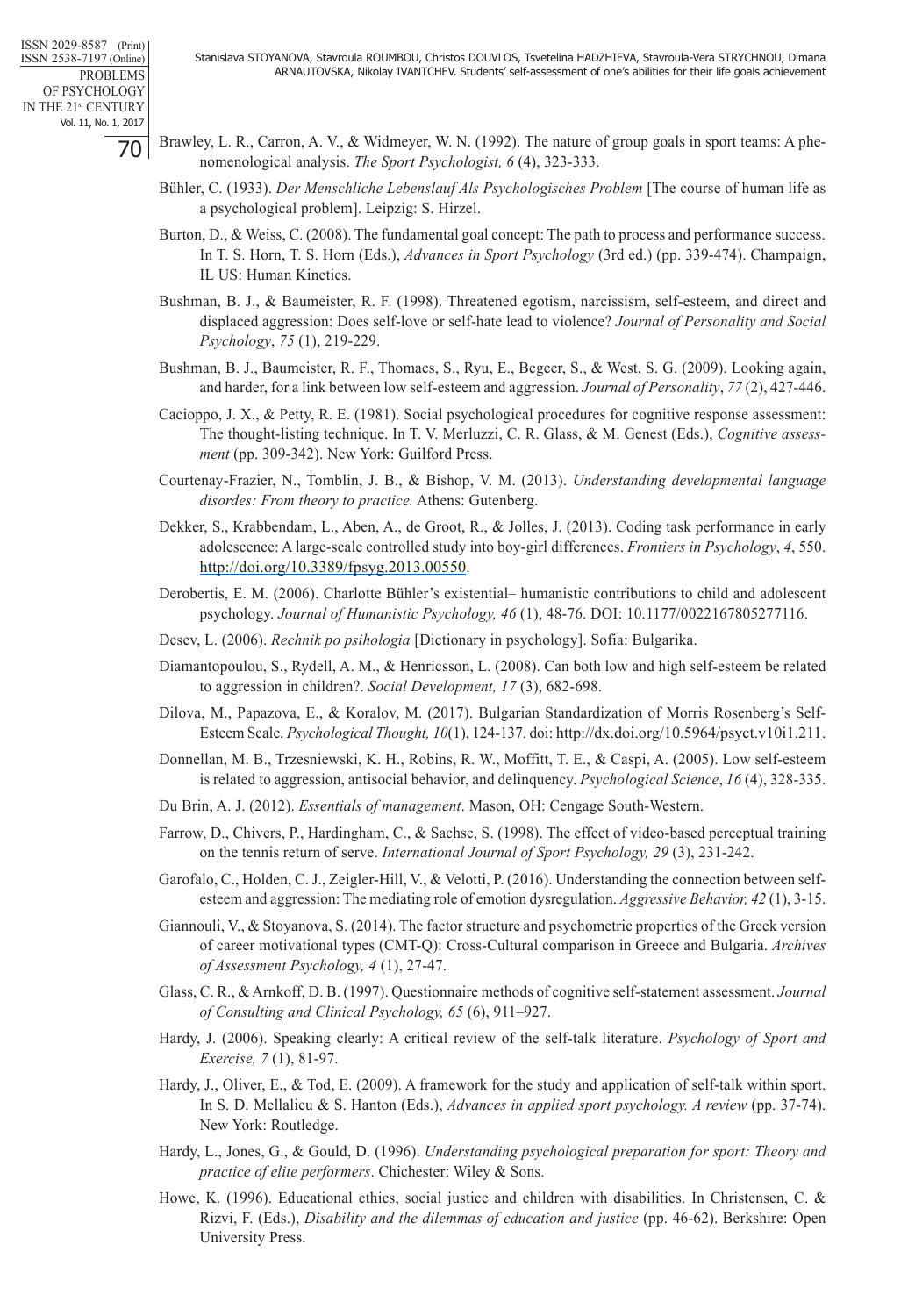71

- Ivantchev, N., & Stoyanova, S. (2015). Bulgarian students' career motivation and career choice. *Baltic Journal of Career Education and Management, 3* (1), 35-42.
- Kiknadze, D. (1968). *Potrebnosti. Povedenie. Vospitanie* [Needs. Behaviour. Education]. Moscow: Misl.
- Kolovelonis, A., Goudas, M., & Dermitzaki, I. (2011). The effects of instructional and motivational self-talk on students' motor task performance in physical education. *Psychology of Sport and Exercise, 12* (2), 153–158. doi:10.1016/j. psychsport.2010.09.002.
- Kroustalakis, G. S. (2005). *Education. Course of life.* Athens: Athens.
- Kubinger, K. D., Ebenhöh, J., Karner, T., & Sommer, M. (2003). *Attitudes to work. short test battery: Aspiration level, frustration tolerance, performance motivation, impulsiveness/reflexivity. Release 26.00*. Mödling, Austria: Dr.G.Schuhfried Ges.m.b.H., Verlag Swets Test Services.
- Latham, G. P. (2003). Goal setting: A five-step approach to behavior change. *Organizational Dynamics, 32*  (3), 309-318.
- Leontiev, N., (1971). *Potrebnosti, motivi I emotsii* [Needs, motives, and emotions]. Moscow: University of Moscow Press.
- Mooney, R., & Mutrie, N. (2000). The effects of goal specificity and goal difficulty on the performance of badminton skills in children. *Pediatric Exercise Science, 12* (3), 270–283.
- Moran, A. P. (1996). *The Psychology of concentration in sport performers: A cognitive analysis*. Hove, East Sussex: Psychology Press.
- Murray, H. A. (1938). *Explorations in personality*. New York: Oxford University Press.
- Niederle, M., & Yestrumskas, A. H. (2008). *Gender differences in seeking challenges: The role of institutions*. Retrieved in November 2017, from https://web.stanford.edu/~niederle/Niederle.Yestrumskas.2008. pdf.
- Norwich, B. (2010). A response to special educational needs: A new look. In Terzi, L. (Ed.), *Special Educational Needs: A new look* (pp. 47-111). London: Continuum.
- Obuchowski, K. (1981). *Psihologia na choveshkite stremezhi* [Psychology of human strivings]. Sofia: Nauka I Izkustvo.
- Panteliadou, S., & Antoniou, F. (2008). *Teaching approaches and practices for students with learning difficulties*. Retrieved from http://www.edc.uoc.gr/~ptde/ptde/anounc/b\_tomeas/diat/LD\_Panteliadou\_C. pdf.
- Papps, B. P., & O'Carroll, R. E. (1998). Extremes of self-esteem and narcissism and the experience and expression of anger and aggression. *Aggressive Behavior, 24* (6), 421-438.
- Peneva, I., & Stoyanova, S. (2011). Adaptatsiya na skalata na M. Rozenberg za izsledvane na globalnata samootsenka [Adaptation of the scale of M. Rosenberg Self-Esteem Scale]. In G. Gercheva-Nestorova (Ed.), *Prilojna psihologia I socialna praktika* [Applied psychology and social practice] (Vol. 2, pp. 117-128). Varna, Bulgaria: Varna Free University.
- Pinder C., C. (1998). *Work motivation in organizational behavior* (1<sup>st</sup> edition). New York; Psychology Press.
- Porpodas, K. (1997). *Dyslexia, the specific disorder in the written language*. Athens: Greek Letters.
- Schröder, K. (1997). *Self-regulation. Competence in coping with chronic disease*. Berlin: Waxmann.
- Schwarzer, R., & Jerusalem, M. (n.d.). *The General Self-Efficacy Scale (GSE)*. Retrieved in November 2017, from http://userpage.fu-berlin.de/~health/engscal.htm.
- Stamova, I., Schwarzer, R., & Jerusalem, M. (1993). *The General Perceived Self-Efficacy Scale*. Retrieved in November 2017, from http://userpage.fu-berlin.de/~health/bulscal.htm.
- Stankova, K. (2007). *Phizichesko vazpitanie I physiologichni aspekti na sportno-dvigatelnata deinost, formirashti lichnostta na uchenika* [Physical education and physiological aspects of sports and motor activity forming student's personality]. Blagoevgrad: South-West University "Neofit Rilski" Press.
- Stoyanova, S. (2016). Reflexia v obuchenieto i stremezh kam sobstvena znachimost [Reflection in education and striving for self-importance]. *Phylosophy, 25* (3), 313-321.